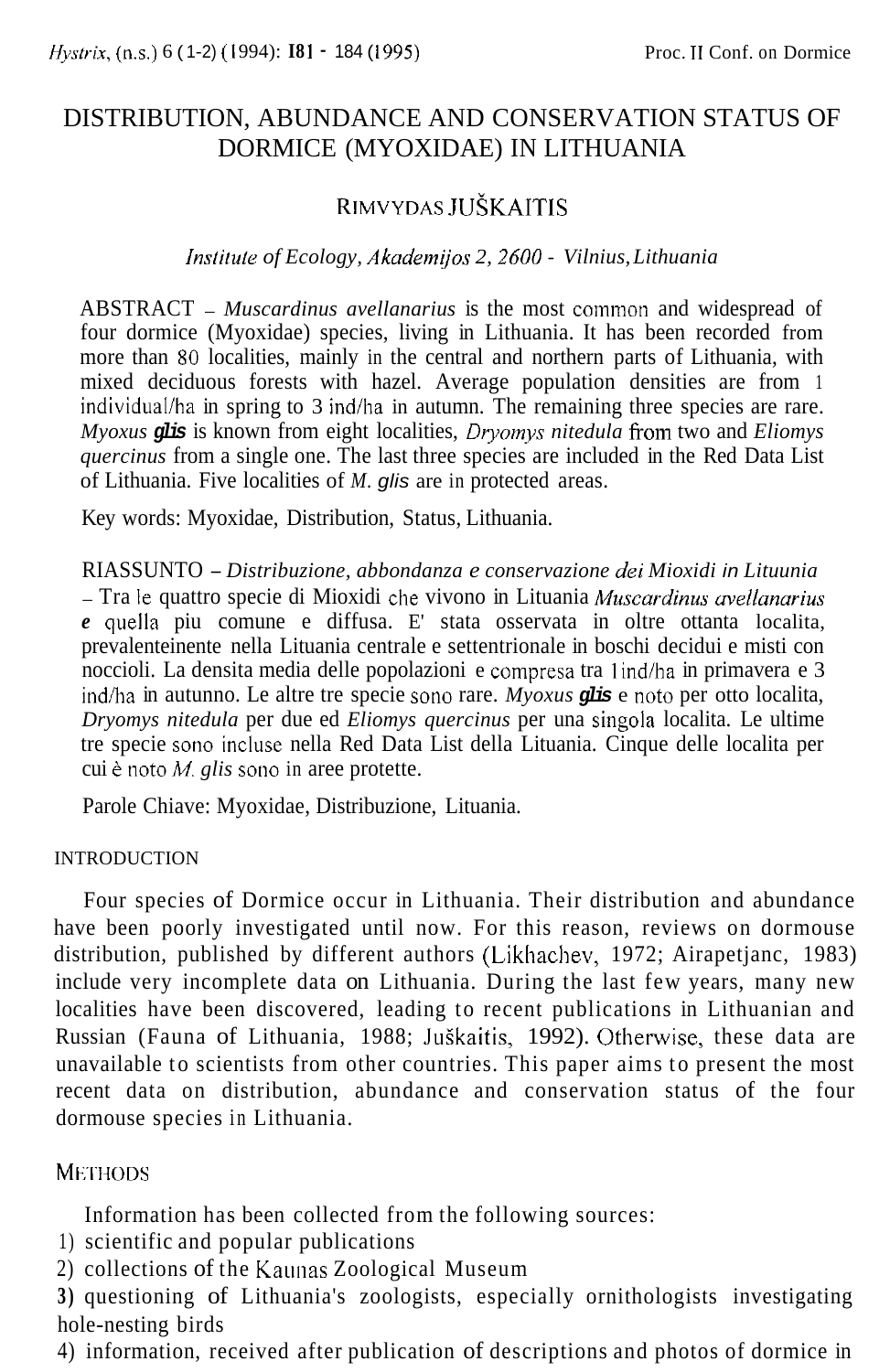7 national magazines and newspapers and 34 local newspapers

5) expeditions through Lithuania, checking specially placed nestboxes.

When two localities are in the same square, they are designated by one sign. Dormouse localities were mapped on  $10 \times 10$  km squares of the UTM grid.

#### RESULTS

#### **EDIBLE DORMOUSE** *(Myoxus glis L.)*

Lithuania is situated on the northern edge of distribution for this species. Only two localities were known between the beginning of this century and 1990. Two stuffed specimens are preserved in Kaunas Zoological Museum: one was caught in Kaunas district in 1936, the other in Alytus district also in 1936. Between 1990- 1993 6 new sites were discovered - 2 in Kaisiadorys district, and one each in Kaunas, Vilnius. Trakai and Alytus districts respectively (Fig. 1). In 3 sites the animals have been found in nestboxes, in another two they were trapped in garden houses, and in one locality they were found in a bee hive. It is interesting, that as many as 6 sites are located in the region between Vilnius and Kaunas. Probably these represent isolated parts of formerly widespread population. Probably the animal occurs in more places. In Lithuania *M glis* lives in mature forests with old oaks *(Quercus robur)* and many hazels *(Corylus avellana)* and in deciduous forests in river valleys.

## I'OREST DORMOUSE *(Dr?yon?ys niteduh* Pall.)

For a long time only one site was known. In 1934 the animal was found in the environs of lonava and the stuffed specimen is kept in Kaunas Zoological Museum. The present state of this locality is unclear. Between 1985-1993 *D nitedula* has been found in Sakiai district, south-western Lithuania (Fig. 1). The animals (including females with young) were found several times in bird nestboxes, placed in mixed forest with Scotch pine *(Pinus sylvestris),* birch *(Betula pendula), Norway spruce (Picea abies)* and buckthorn *(Frangula alnus)*. Lithuania and Latvia lie on the northern border of the species distribution area, so the animal should be rare here.

## GARDEN DORMOUSE *(Eliomys quercinus L.)*

This species has been found only in southern Lithuania, in Varena district (Fig. I). Between 1957-1959 *E. quercinus* with 4-6 young have been found in nestboxes four times. The dormice were observed in dry Scotch pine *(Pinus sylvestris)* forest with juniper *(Juniperus communis)*, and a ground cover of moss and lichens. The present state of this locality is not clear, as the exact site is not known.

Since the distribution area of *E. quercinus* stretches far to the north, and the species is ecologically flexible, it could also be expected to live in other places in Lithuania. But even in the central part of its area the animal is distributed sporadically. It was also noted, that during recent decades *E. quercinus* has declined in the Baltic states for unknown reasons (Airapetjanc, 1983).

## COMMON DORMOUSE *(Muscardinus avellanurius* L.)

This is the most widespread and the most numerous dormouse species in Lithuania with more than 80 localities known (Fig. 2). According to our data *M*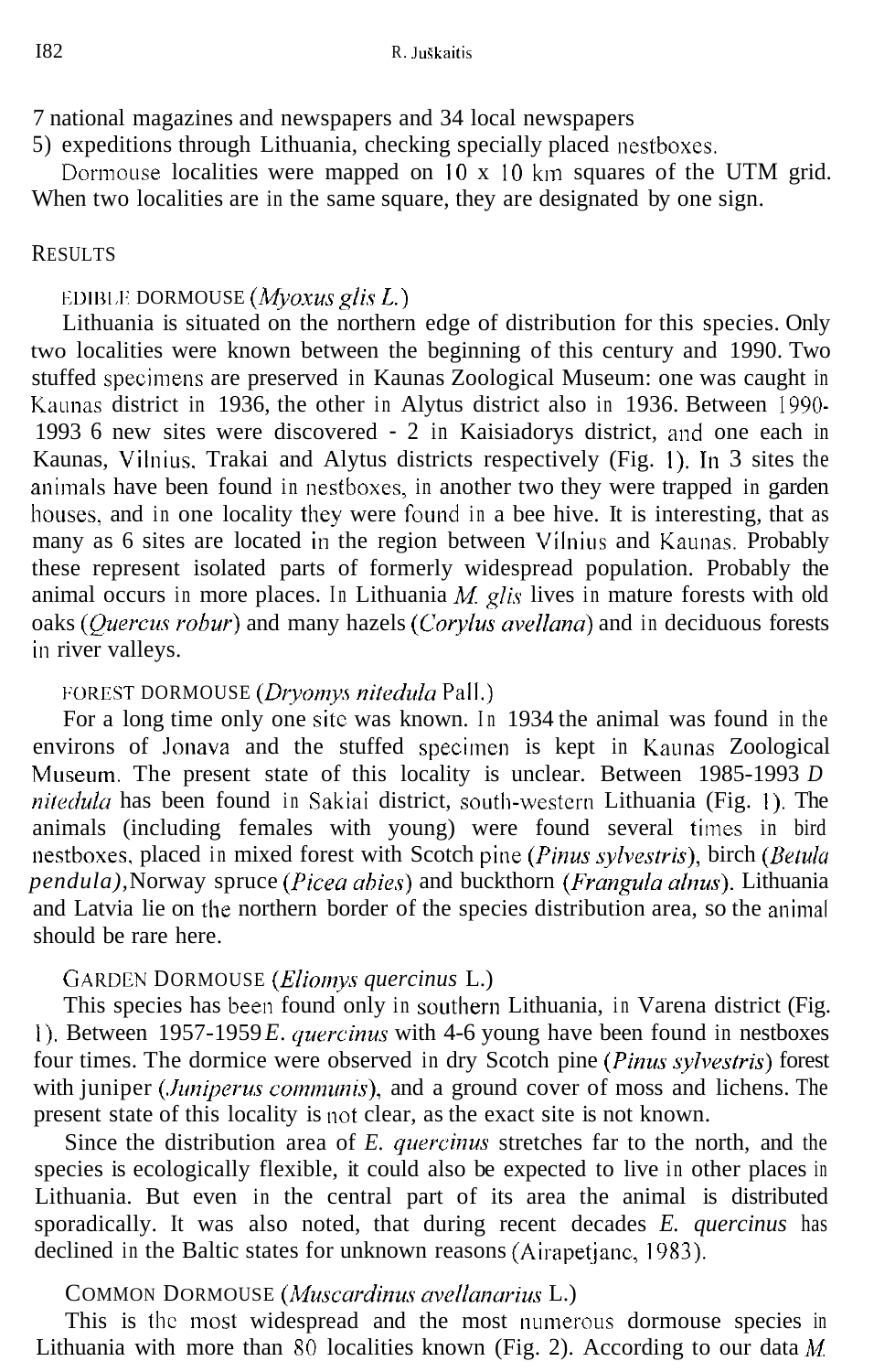*uvellanarius* has been found in 32 out of 44 administrative districts of Lithuania. It can be expected in some other districts as well. The localities are concentrated mainly in the central part of Lithuania (Panevezys, Kedainiai, Kaisiadorys, Ukmerge, Kaunas, Jonava districts). In northern Lithuania the animal is also quite common, while in some eastern, southern and western districts it has not yet been found.



Fig. 1 - Localities of the rare dormice species in Lithuania.

*M avellunarius* lives **in** mixed and deciduous forests, especially with a hazel *(Corylus avellana)* understorey. Distribution of this species is therefore linked to distribution of these forests. The small number of *M avellanarius* localities in western Lithuania is due to spruce forest prevailing there. Huge pine forests limit the species distribution in eastern and southern Lithuania.

Population density of *M uvellanarius* in Lithuania is comparatively low. Investigations carried out over many years in Sakiai and Moletai districts have revealed that, in spring it is approximately 1 individual/ha (range: 0.4- 1.5 ind/ha), while in autumn it is about  $3$  ind/ha (0.9-3.8 ind/ha).

Three Dormouse species are included in the Red Data List of Lithuania (Red Data Book, 1992). *M glis* and *D. nitedula* are listed in the 3rd category, as rare species on the northern boundary of their distributional area, and *E. quercinus* - in the 4th category, as an insufficiently known species. Five localities of *M glis* are in protected areas, including 2 nature conservation reserves established in 1991 in Kaisiadorys district especially for the protection of dormice.

Studies on the distribution of dormouse species in Lithuania are continuing. We